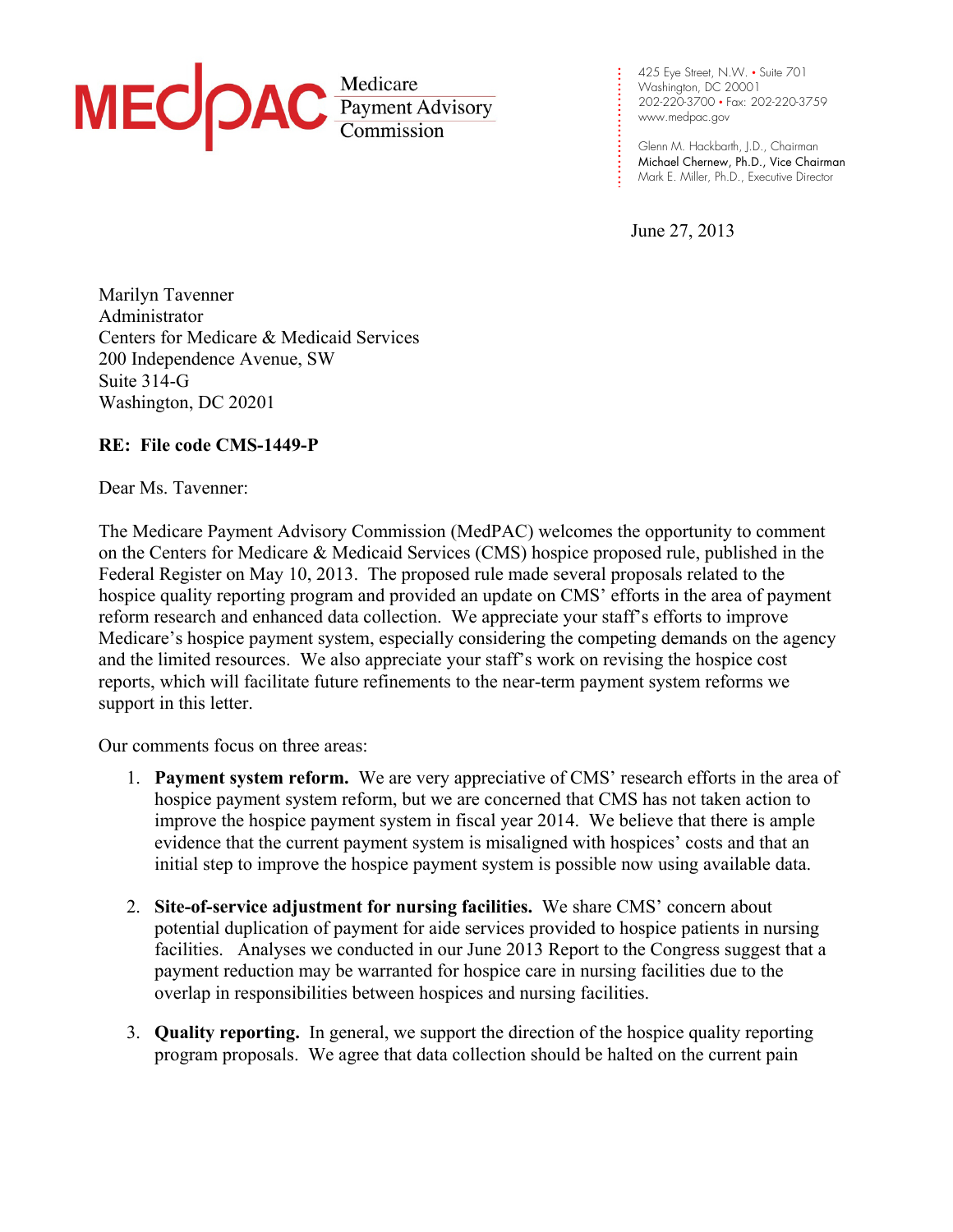1

management outcome measure due to concerns about its validity. We support the addition of a hospice item set to facilitate standardized data collection and a hospice experience of care survey, but at the same time we raise a number of issues that CMS will need to address in conducting such a survey to ensure that it produces viable results.

## **Hospice payment system reform**

In the proposed rule, CMS provided an update on its research efforts on hospice payment system reform, but made no proposal for payment changes in fiscal year 2014. CMS indicated that its contract researcher, Abt Associates, continues to conduct research on a variety of hospice issues related to payment system reform. CMS noted that they are exploring several payment reform models, such as a tiered model (i.e., flat per diem payments for patients who enter hospice in the last 5 days of life and U-shaped per diem payments for all other hospice patients) or a short-stay add-on approach (which would maintain a flat per diem payment but provide a fixed add-on payment for patients with short stays similar to the home health low utilization payment amount add-on).

We appreciate the extensive efforts CMS has made to research hospice payment reform issues and consider further data collection. The research that CMS has sponsored, as well as some of the payment models they are contemplating, affirms that there is a U-shaped component to hospice visit patterns. Nonetheless, we are concerned that CMS has declined to use the authority granted under the Patient Protection and Affordable Care Act of 2010 (PPACA) to begin improving the hospice payment system in fiscal year 2014. We believe that there are clear problems with the existing hospice payment system and that sufficient data exist to begin making improvements to the payment system in fiscal year 2014.

There is substantial evidence that the current hospice payment system is not well aligned with providers' costs. Analyses of Medicare claims data by both MedPAC and CMS' contractor, Abt Associates, demonstrate that hospice visits are generally more frequent at the beginning and end of a hospice episode, and less frequent in the middle (MedPAC 2013, Plotzke et al. 2012).<sup>1,2</sup> Because Medicare makes a flat payment for each day of routine home care while hospice visit intensity is higher at the beginning and end of the stay, long hospice stays are more profitable for providers than short stays. This misalignment in the payment system results in hospices with longer stays having substantially higher profit margins than hospices with shorter stays.<sup>3</sup>

<sup>&</sup>lt;sup>1</sup> Medicare Payment Advisory Commission. 2013. *Report to the Congress: Medicare and the Health Care Delivery System.* Washington, DC: MedPAC.

Plotzke, M., B. Morefield, T.J. Christian, et al. 2012. *Medicare Hospice Payment Reform: Hospice Study Technical Report.* Prepared under contract to the Centers for Medicare & Medicaid Services. Cambridge, MA: Abt Associates, Inc.

<sup>&</sup>lt;sup>3</sup> For example, among freestanding, below-cap providers, hospices in the quintile with the highest share of patients with stays exceeding 180 days had a margin exceeding 16 percent compared to a margin of -1 percent for hospices in the quintile with the fewest long-stay patients.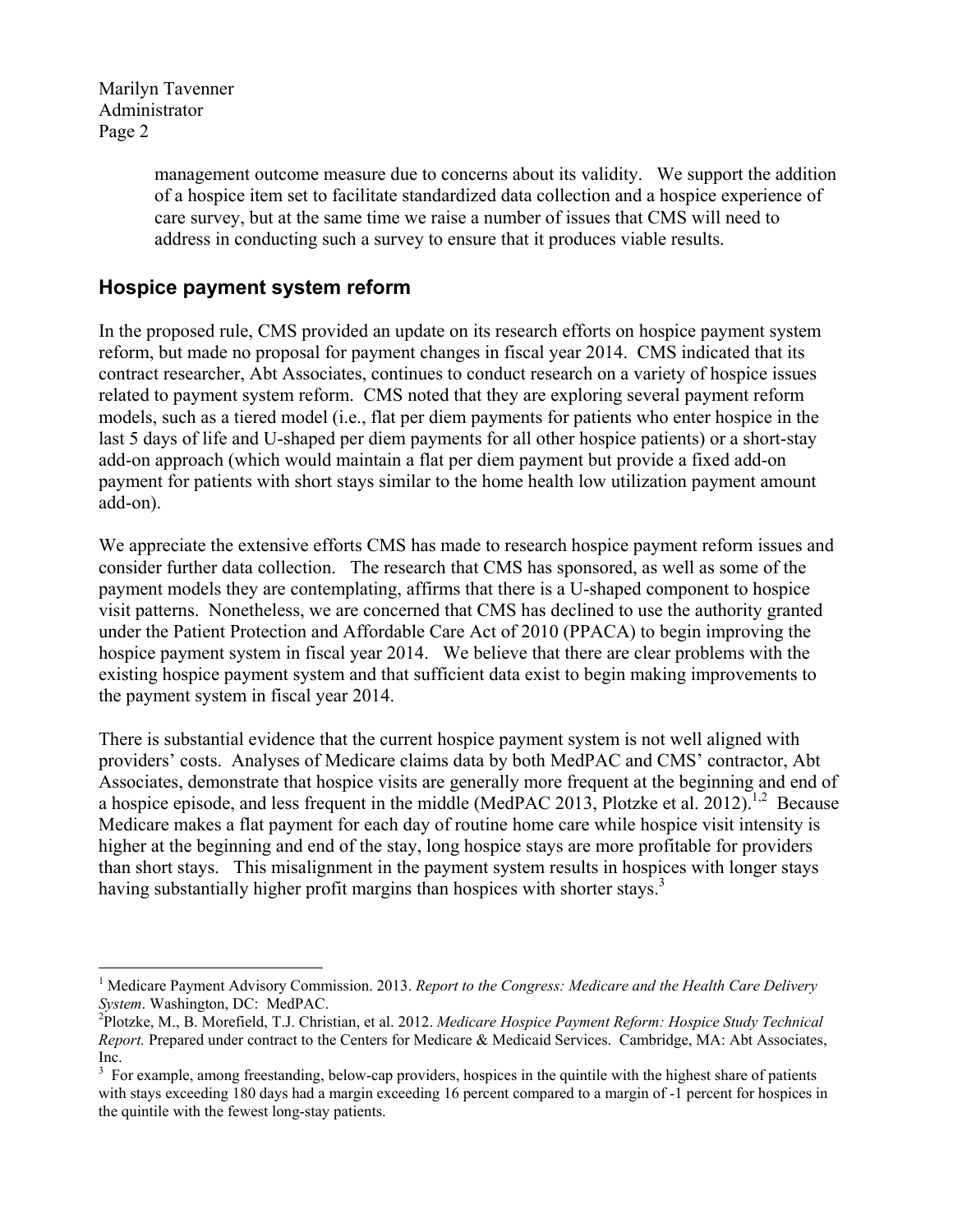1

For a number of reasons, it is important that an initial step to improve the hospice payment system be taken as soon as possible. From a program integrity perspective, financial incentives under the current payment system may have spurred some providers to pursue business models that enroll patients likely to have long stays who may not meet the hospice eligibility criteria. In addition, improving payment accuracy is important given the substantial amount of Medicare hospice spending devoted to long-stay patients, who are more profitable than other patients under the current payment system. In 2011, Medicare spent nearly \$8 billion, more than half of all hospice spending that year, on patients with stays exceeding 180 days. Modifying the current payment system also would help make payments more equitable across providers, decreasing payments to providers who have disproportionately long stays and high margins and increasing payments to providers who have shorter stays and lower margins.

The Commission recommended in March 2009 that the hospice payment system be revised to reflect the U-shaped pattern of hospice visits throughout an episode. As we described in our June 2013 Report to the Congress, we believe sufficient data exist to begin improvements to the hospice payment system now, with additional refinements possible as more data become available. In that report, we used Medicare claims data on hospice visit minutes and BLS data on wages and benefits to demonstrate how the labor cost of hospice visits changes over the course of a hospice episode, generally following a U-shaped pattern. Based on that analysis, our June 2013 report provides an illustrative example of a revised payment system that could be implemented now using available data. Since we lack data on non-labor items like drugs, supplies, and durable medical equipment, we adopted an approach that used the data on hospice visits from the claims to adjust a portion (68 percent) of the hospice payment rate for the U-shaped pattern of care and kept the remainder of the payment (32 percent) flat.<sup>4</sup> Simulating the effects of this approach on provider profitability, we found that it would reduce but not entirely eliminate differences in hospice profitability by length of stay. As expected, providers that tend to have fewer patients with very long stays would see an increase in payments and those that have a disproportionate amount of patients with very long stays would see a decrease in payments. Overall, we believe that our illustrative approach demonstrates that it is possible to make changes to the payment system now that would be an improvement over the current system.

One of the concerns that CMS raised in the proposed rule with respect to payment reform relates to the diagnosis information on hospice claims. CMS stated that it is unable to determine whether case-mix adjustment for a revised payment system is necessary because of issues with the completeness and accuracy of diagnosis information reported on the claims. CMS provided several clarifications on how hospices are to report diagnosis information on the claims and noted that in the future with better diagnosis information it intends to examine whether case-mix adjustment is appropriate. We support CMS' efforts to obtain better diagnosis information, but we urge the agency not to delay payment reform on this account. To date, research has found that hospice length of stay, not diagnosis, is the predominant driver of hospice visit intensity. We believe a U-shaped payment model - without a diagnosis adjustment - would be a substantial

<sup>&</sup>lt;sup>4</sup> The 68 percent is based on the share of hospice direct costs accounted for by the six types of staff for which hospice visits are reported in the claims data.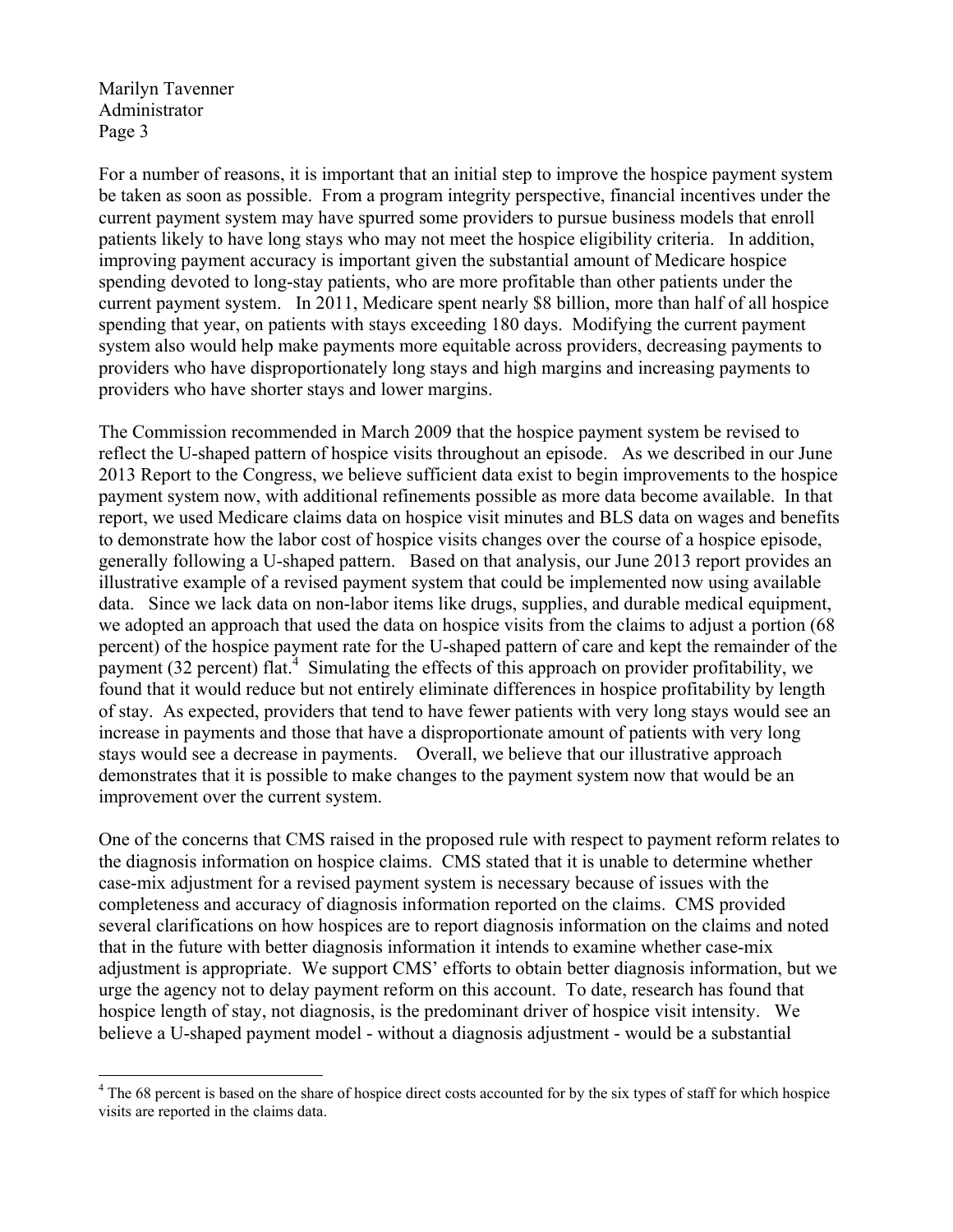improvement over the current payment system. In our view, diagnosis-based case-mix adjustment is a second order issue that could be contemplated in the future if later data were to suggest it had potential to improve payment accuracy.

# **Site-of-service adjustment for hospice payment in nursing facilities**

In the proposed rule, CMS discussed, but did not propose, a possible payment reduction for hospice routine home care furnished in nursing facilities due to concerns about duplicative payment. CMS found that hospice aides provided more minutes of care to hospice patients in nursing facilities than patients at home or at assisted living facilities. CMS indicated that it would expect hospices to provide fewer, not more, aide services to patients in nursing facilities due to the presence of a paid caregiver. CMS stated that hospice aide visits in nursing facilities may be replacing, rather than supplementing, aide services provided by nursing facility staff. CMS noted that it would not be appropriate for Medicare to pay for duplicative services, raising the possibility of a downward adjustment to the payment rate for routine home care in nursing facilities. CMS noted that, under current law, any change to payment rates would have to be budget neutral.

We share CMS' concerns about potential duplicative payment when hospice care is provided in nursing facilities. In our June 2013 Report to the Congress, we found that hospices provide fewer nurse visits, but more aide visits, to patients residing in nursing facilities compared with patients at home. The greater aide visits in nursing facilities raised concerns about duplicative payment since the nursing home room and board fees paid largely from Medicaid funds or by patients and families explicitly cover aide services provided by nursing facility staff. We conducted analyses that estimated what the labor cost of hospice visits would be for patients in nursing facilities compared with patients at home if hospices *did not* provide more aide visits in nursing facilities. Under a conservative assumption that hospices provide equivalent amounts of aide visits in the two settings, our analysis found that hospice visit costs (for all types of visits combined) would be lower for patients in nursing facilities than patients at home. Overall, these analyses suggested that a payment reduction in the range of 3 to 5 percent may be warranted for hospice care in nursing facilities. As CMS pointed out, current law would require any reduction to the hospice payment rate in nursing facilities to be made in a budget neutral manner. In the future, as the Commission continues to examine the issue of duplicative payment for hospice care in nursing facilities, a question that we may consider is whether the Secretary should be given the authority to make a site-of-service adjustment in the nursing facility setting in a non-budget neutral manner.

# **Hospice quality reporting program**

The proposed rule made several proposals concerning the hospice quality reporting program, including the discontinuation of one current quality measure and future implementation of a standardized hospice item set and a hospice experience of care survey.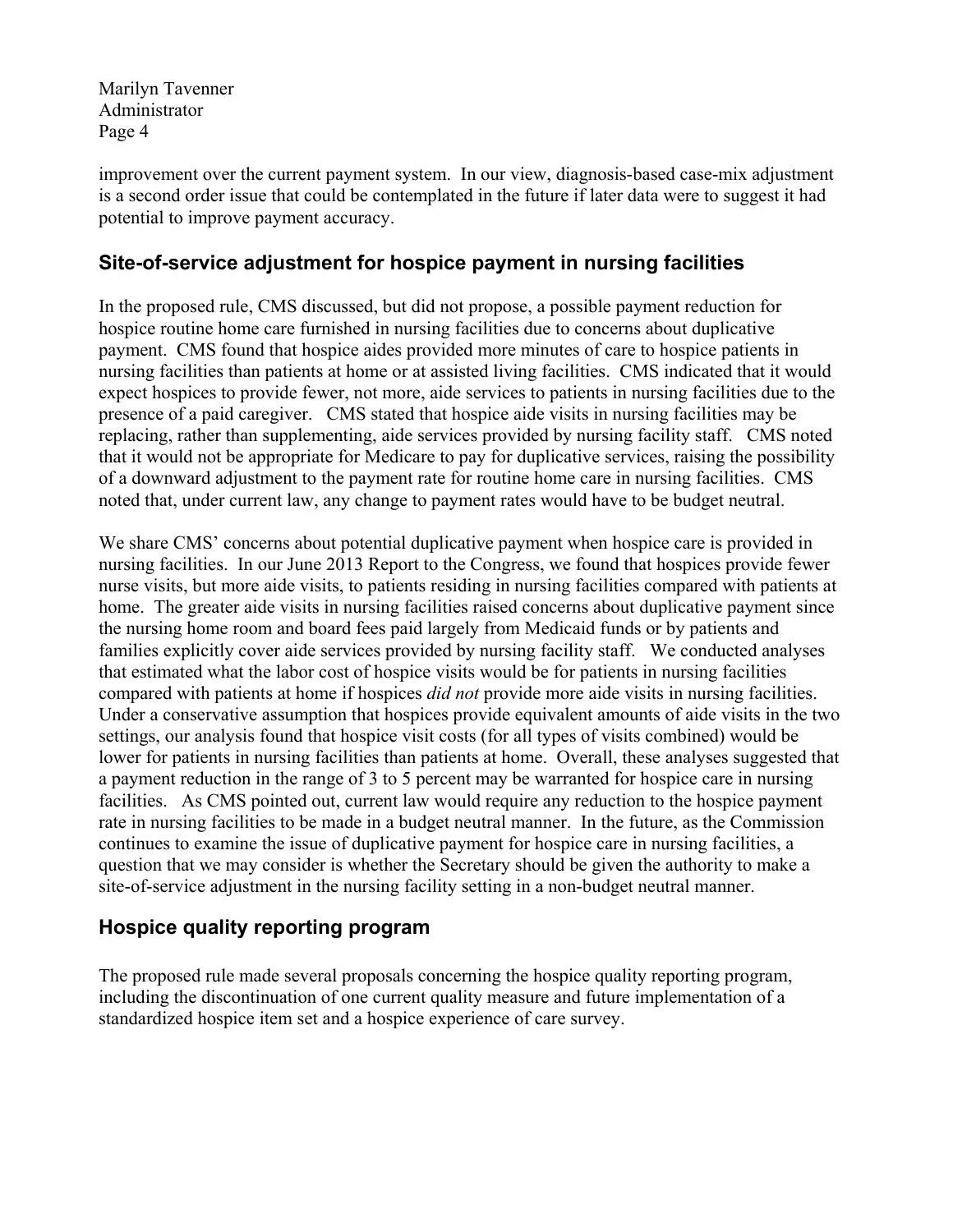#### **Discontinuation of the current pain management quality measure**

Under the hospice quality reporting program, hospices are required to collect data on two quality measures in calendar year 2013. The first is a structural measure in which a hospice indicates whether it tracks at least 3 quality measures related to patient care. The second is a National Quality Forum (NQF)-endorsed outcome measure related to pain management (NQF #0209). This measure reflects the percent of patients who report being uncomfortable because of pain at the initial assessment (after admission to hospice services) who report pain was brought to a comfortable level within 48 hours. CMS proposed to drop NQF #0209 from the quality reporting program, citing concerns that the measure is unstable due to a high rate of patient exclusion and that the measure is inconsistently administered across providers because it is not well aligned with the process of care. In proposing to halt collection of this measure, CMS indicated its interest in developing another pain management outcome measure in the longer-run. As an alternate proposal, CMS raised the possibility of continuing to include NQF #0209 in the hospice quality reporting program until a better pain outcome measure is developed.

We agree that serious issues have been identified with NQF #0209 that suggest this measure is not useable for the hospice quality reporting program. Given the administrative resources involved in collecting data for specific quality measures, it does not serve the interests of the Medicare program or its beneficiaries to require providers to expend resources on the collection of a quality measure found to have serious deficiencies. As a result, we believe that this measure should be dropped from the Medicare hospice quality reporting program. We urge CMS to quickly develop a sound pain management outcome measure. Symptom management is one of the fundamental aspects of hospice care and the development of a sound measure to gauge hospices' performance on pain management should be a priority.

### **Hospice item set and additional quality measures**

CMS proposed to implement a standardized item set to collect additional quality measures beginning in July 2014. The purpose of the item set would be to ensure that hospice quality data are collected consistently across providers. The item set would include seven quality measures recently endorsed by NQF. The seven quality measures are all process measures (i.e., measures focus on pain screening, pain assessment, dyspnea screening, dyspnea treatment, documentation of treatment preferences, addressing beliefs and values (if desired by patient), and provision of a bowel regimen for patients treated with an opioid).

We agree that it is important that hospice quality information be collected in a standardized manner and support the adoption of a hospice item set. We believe that the long-run objective should be to have a small, focused set of measures, including outcomes measures, that gauge how well hospice providers meet the goals of hospice care such as the effectiveness of symptom management and whether patients receive care consistent with their preferences. We recognize that the current state of hospice quality measurement does not permit the inclusion of outcomes measures at this time. Nonetheless, we believe that it is important to get started on standardized quality measurement for hospice care and the process measures included in the draft item set are a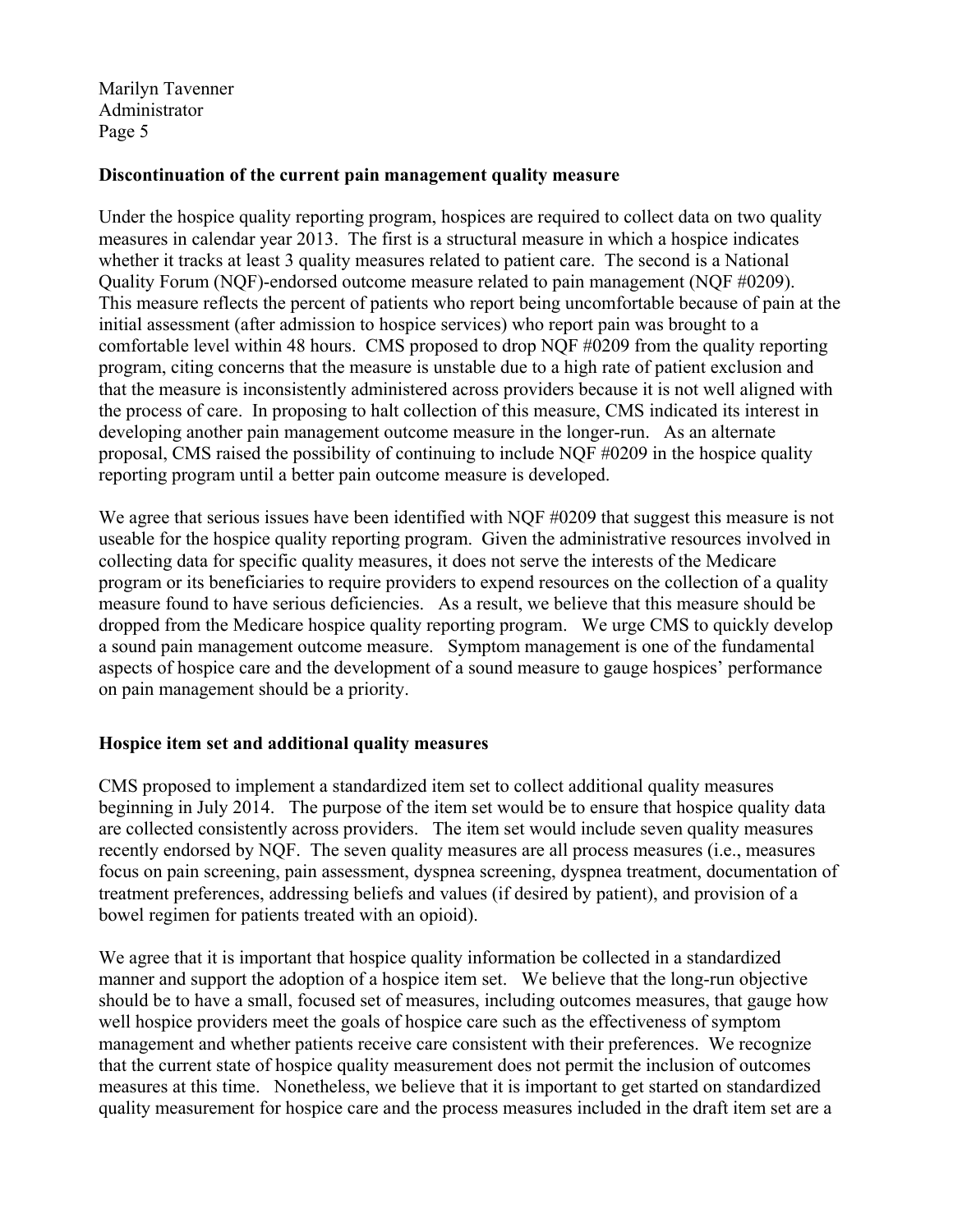reasonable first step. In the future, as more research is done that examines the extent to which process measures are linked to outcomes, we urge CMS to periodically reevaluate the benefits of the various process measures included in the item set as well as new measures that may be developed. We also suggest CMS closely monitor hospices' aggregate performance levels on the process measures and propose deleting or suspending data collection for "topped-out" measures where hospices' performance scores are so high among the vast majority of hospices that there is little room for improvement.

#### **Hospice experience of care survey**

CMS has also proposed to require hospice providers (except for very small providers) to participate in a hospice experience of care survey beginning in 2015 under the hospice quality reporting program. Hospices would be required to contract with a CMS-approved vendor to administer the survey. The survey would collect information from the patient's informal caregiver after the patient's death focusing on questions that the informal caregiver would be well positioned to answer such as how well the provider communicated with the patient and family.

In general, the Commission believes that there is a role for experience of care surveys to play as part of multi-domain efforts to measure health care quality that focus primarily on outcomes, but also include a few carefully chosen clinical process and, when necessary, structural measures. With respect to hospice, the Commission supports efforts to develop an experience of care survey, but notes that there are special challenges associated with such a survey for hospice care that will require careful attention. Different from a patient experience of care survey, the hospice experience of care survey will collect information from the patient's informal caregiver (family or friend) following the patient's death. This raises a number of important issues such as: how long after the patient's death should the survey be fielded to allow time for the caregiver to grieve and still have a good recollection of the details of care, how will the surveyed individual be chosen when the patient had multiple caregivers, and are there characteristics of the informal caregiver (e.g., the caregiver's level of involvement in patient care) that might affect survey responses? With hospice care provided in a variety of settings (patients' homes, nursing facilities, assisted living facilities, hospice facilities, and hospitals), additional questions arise such as to what extent are the same survey questions appropriate across settings and are survey responses correlated with the setting of care? Also, with any survey, there will be questions about the response rate and to what extent response bias occurs.